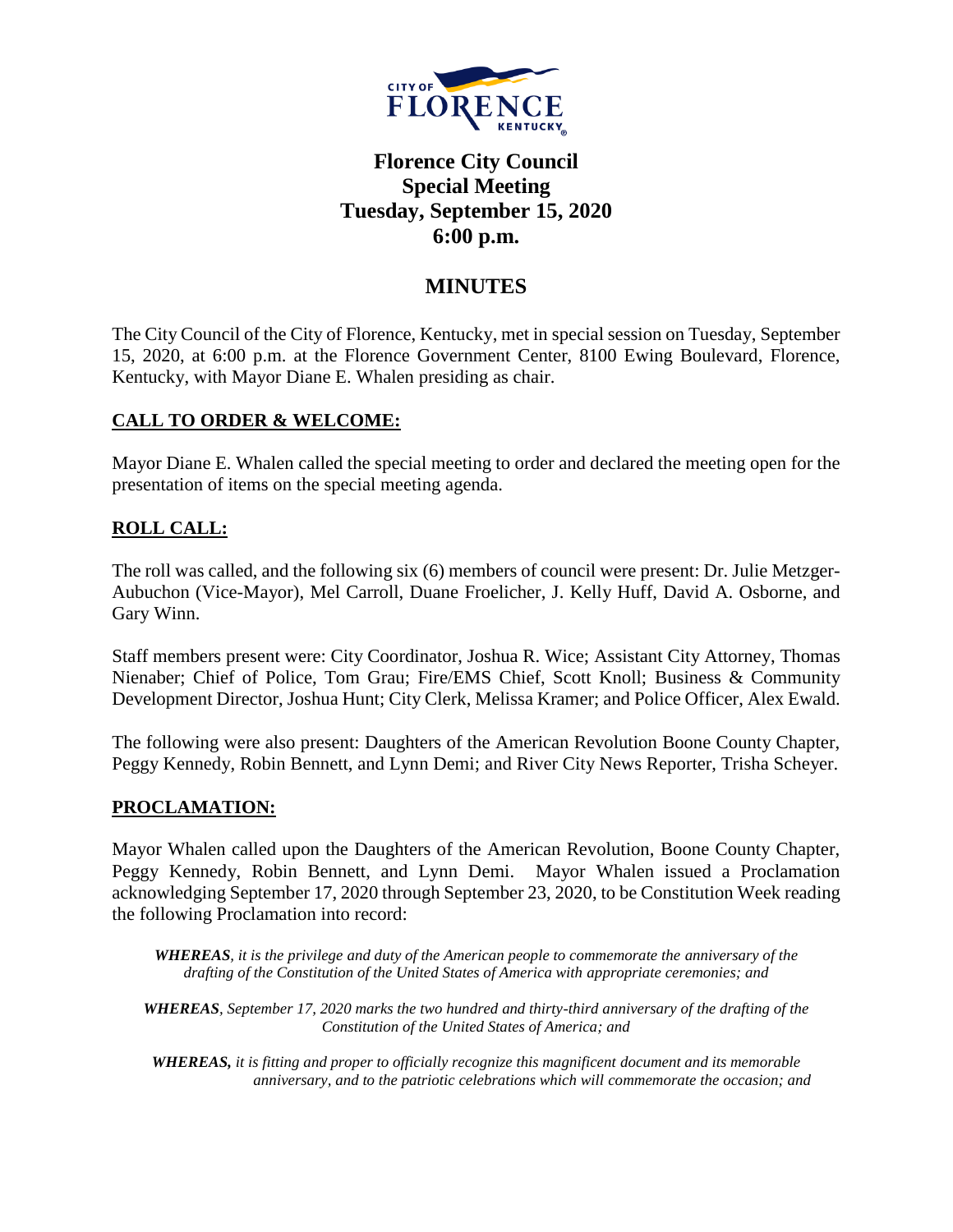Florence City Council (Special Meeting) Minutes: Tuesday, September 15, 2020 Page 2

*WHEREAS, the City of Florence recognizes and reaffirms the ideals the framers of the Constitution had in 1787 by vigilantly protecting the freedoms guaranteed to us through this guardian of our liberties, remembering that lost rights may never be regained; and*

*WHEREAS, Public Law 915 guarantees the issuing of a proclamation each year by the President of the United States of America designating September 17 through September 23 as Constitution Week.*

*NOW, THEREFORE, BE IT PROCLAIMED THAT, I, Diane E. Whalen, Mayor of the City of Florence, Kentucky, and on behalf of the members of Florence City Council, proclaim September 17 through September 23, 2020 to be Constitution Week in the City of Florence, Kentucky.*

*IN WITNESS WHEREOF, I have hereunto set my hand and caused the seal of the City of Florence, Kentucky, to be affixed hereto, this 15th day of September, 2020.*

### **SECOND READING OF ORDINANCE O-12-20:**

Mayor Whalen read Ordinance O-12-20. An ordinance relating to the levying of a tax upon real estate and personal property in the City of Florence, Kentucky; levying a tax on all franchises taxable within the City of Florence, Kentucky; specifying payment dates, discounts and penalties for the franchise tax on financial institutions measured by the deposits in the institutions located within the city; and levying a special tax for the payment of current service costs for police and firemen in the county employees retirement system.

This is the Ordinance by which the City establishes tax rates and levies annual taxes. The basic tax levied for General Fund purposes is a tax of eighteen and two-tenths cents (\$.182) per one hundred dollars of value on real property and a tax of twenty-nine and eight-tenths cents (\$.298) per one hundred dollars of value on personal property (except for motor vehicles and watercraft) and upon all franchises taxable by the City.

In addition this Ordinance levies a tax in the amount of six and four-tenths cents (\$.064) per one hundred dollars of value upon all real and personal property (except for motor vehicles and watercraft) and upon all franchises taxable by the City for the purpose of payment of the City's obligations for current service costs for police and firemen in the County employees' retirement system.

All of the above mentioned taxes are due and payable upon final passage and publication of this Ordinance. A discount of two percent (2%) is allowed for any such taxes paid in full by November 1, 2020. Any such taxes remaining unpaid after January 1, 2021, are subject to a penalty of twelve percent (12%) plus interest on the amount unpaid at the rate of twelve percent (12%) per annum from January 1, 2021, until paid.

This Ordinance also establishes a franchise tax in the amount of twenty-five thousandths of one percent (0.025%) on all financial institutions measured by deposits in such institutions located in the City. This tax was levied by Ordinance No. O-18-96, pursuant to the Bank Franchise and Local Deposit Tax Act. (KRS 136.575) A two percent (2%) discount is allowed against this tax